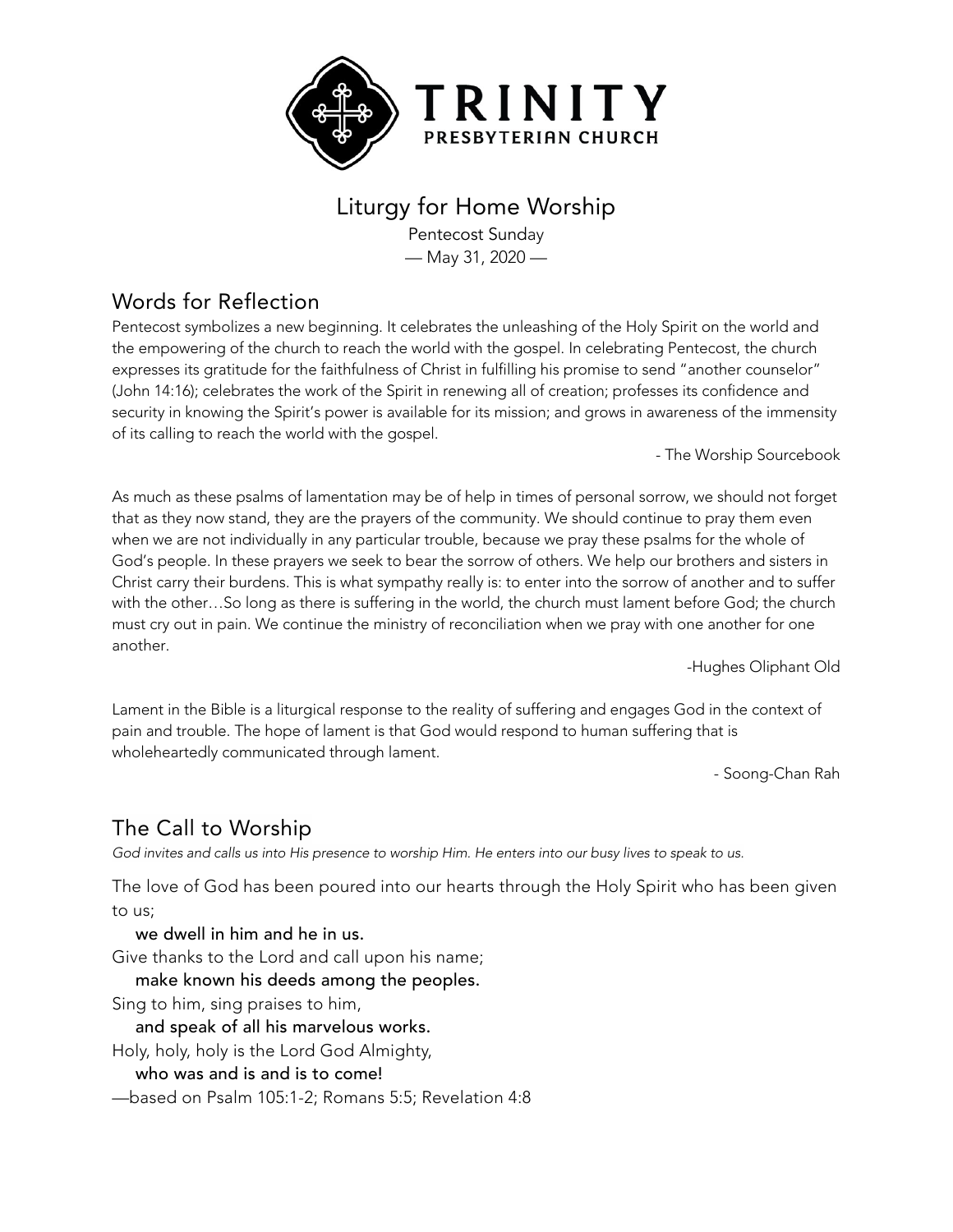# Hymn of Praise | Almighty God

We sing praises to God and proclaim through song the good news of what He has done in Jesus' death and resurrection. Some songs might be initially unfamiliar, but we believe the rich, true, beautiful words of these hymns *will make their way into your heart.*

| Almighty God to You all hearts are open                                                                                                                                     | Almighty God to You all hearts are open                            |
|-----------------------------------------------------------------------------------------------------------------------------------------------------------------------------|--------------------------------------------------------------------|
| Search and know our thoughts and anxious                                                                                                                                    | We long for more than what this world                              |
| fears                                                                                                                                                                       | provides                                                           |
| Wash us in the fountain of Your mercy                                                                                                                                       | No shallow spring will ever satisfy us                             |
| Come with Your light, we cannot hide from                                                                                                                                   | Your river deep floods over everything                             |
| You                                                                                                                                                                         | Hallelujah, hallelujah, hallelujah                                 |
| Almighty God to You all hearts are open<br>With gratitude we raise our song to You<br>Come and fill the praises of your people<br>In grace and truth, you make us new again | Words & Music: Sandra McCracken, Leslie Jordan, &<br>David Leonard |
| Hallelujah, hallelujah, hallelujah                                                                                                                                          |                                                                    |

Opening Prayer & Lord's Prayer

*We ask for God to be present among us and conclude with the prayer that Jesus taught his disciples to pray.*

Our Father, Who art in heaven, hallowed be Thy name. Thy Kingdom come, Thy will be done, on earth as it is in heaven. Give us this day our daily bread and forgive us our debts, as we forgive our debtors. And lead us not into temptation, but deliver us from evil. For Thine is the kingdom, the power, and the glory, forever. Amen.

### Doxology

Praise God from whom all blessings flow; Praise him, all creatures here below; Praise him above, ye heavenly host; Praise Father, Son, and Holy Ghost. Amen.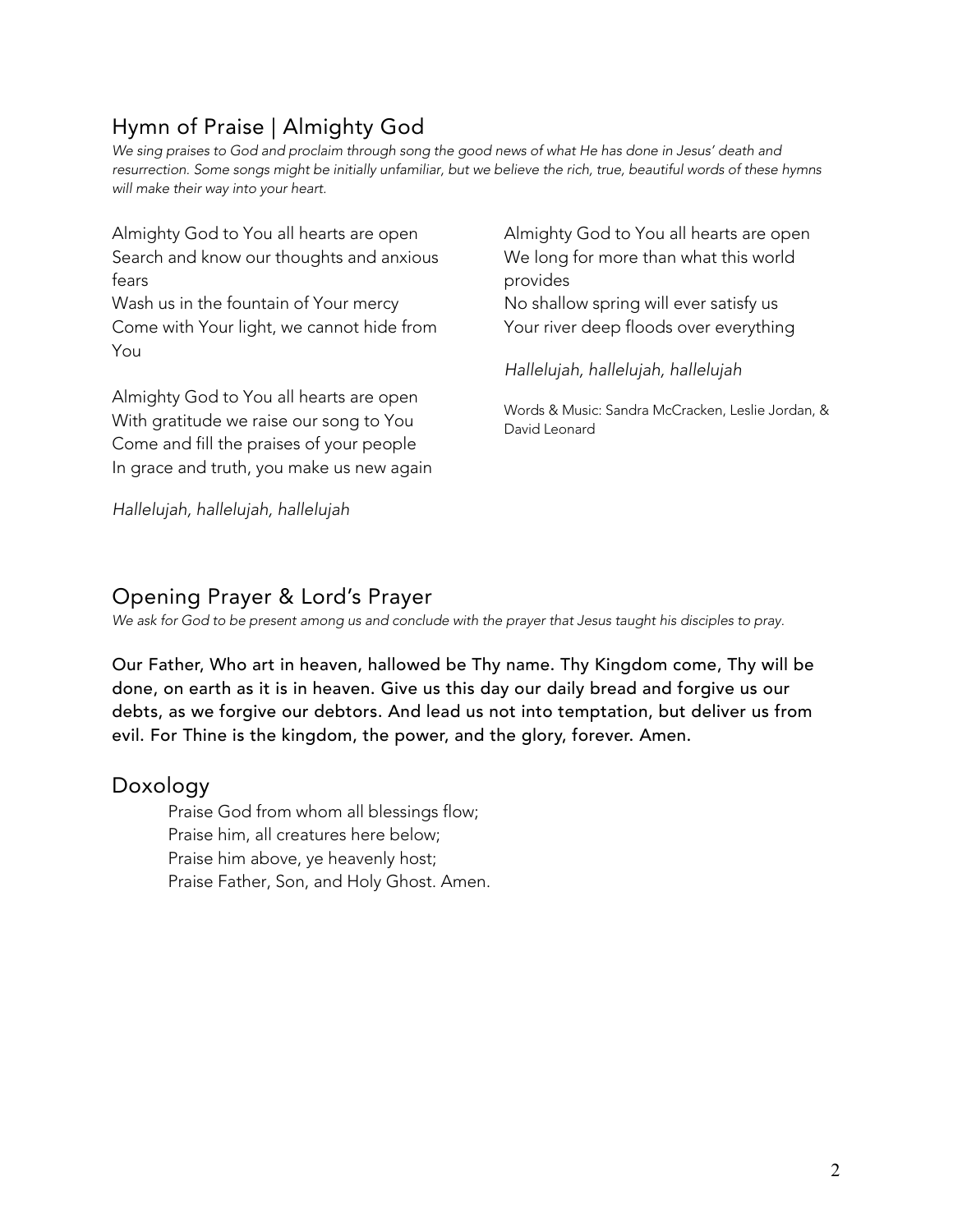### Prayer of Confession & Lament

We fight the temptation to hide our sin and instead acknowledge it openly to God, but we do so in light of the grace *offered in Jesus.*

Hear our cry, O Lord. Be merciful and forgive our many sins. Enter into the pain and sorrow of our broken community. Send comfort to those who are grieving. Break our hearts for those whose lives have been shattered by violence, injustice, and death. Protect us from cold indifference, and cause the hope of the gospel to be seen and known in Your people until You make all things new. Amen.

### Silent Confession & Lament

#### Assurance of Forgiveness

*God reminds our forgetful hearts of the grace that is ours in Jesus.*

The LORD is near to the brokenhearted and saves the crushed in spirit. He himself bore our sins in his body on the tree, that we might die to sin and live to righteousness. By his wounds you have been healed.

—Psalm 34:18 & 1 Peter 2:24 ESV

### Hymn of Response | God the Spirit

*We respond in thanks and praise for God's redemptive work in Christ.*

Holy Fount of inspiration By whose gift the great of old Spoke the Word of revelation Marvelous and manifold

*God the Spirit we adore Thee, In the Triune Godhead One One in love and power and glory With the Father and the Son*

Author of the new creation, Giver of the second birth May thy ceaseless renovation Cleanse our souls from stains of earth *(Chorus)*

When we wander, Lord direct us, Keep us in the Master's way Let thy strong swift sword protect us Warring in the evil day Shall the church now faint or fear When the Comforter is near? *(Chorus)*

Words: Samuel J. Stone Music: Matt Boswell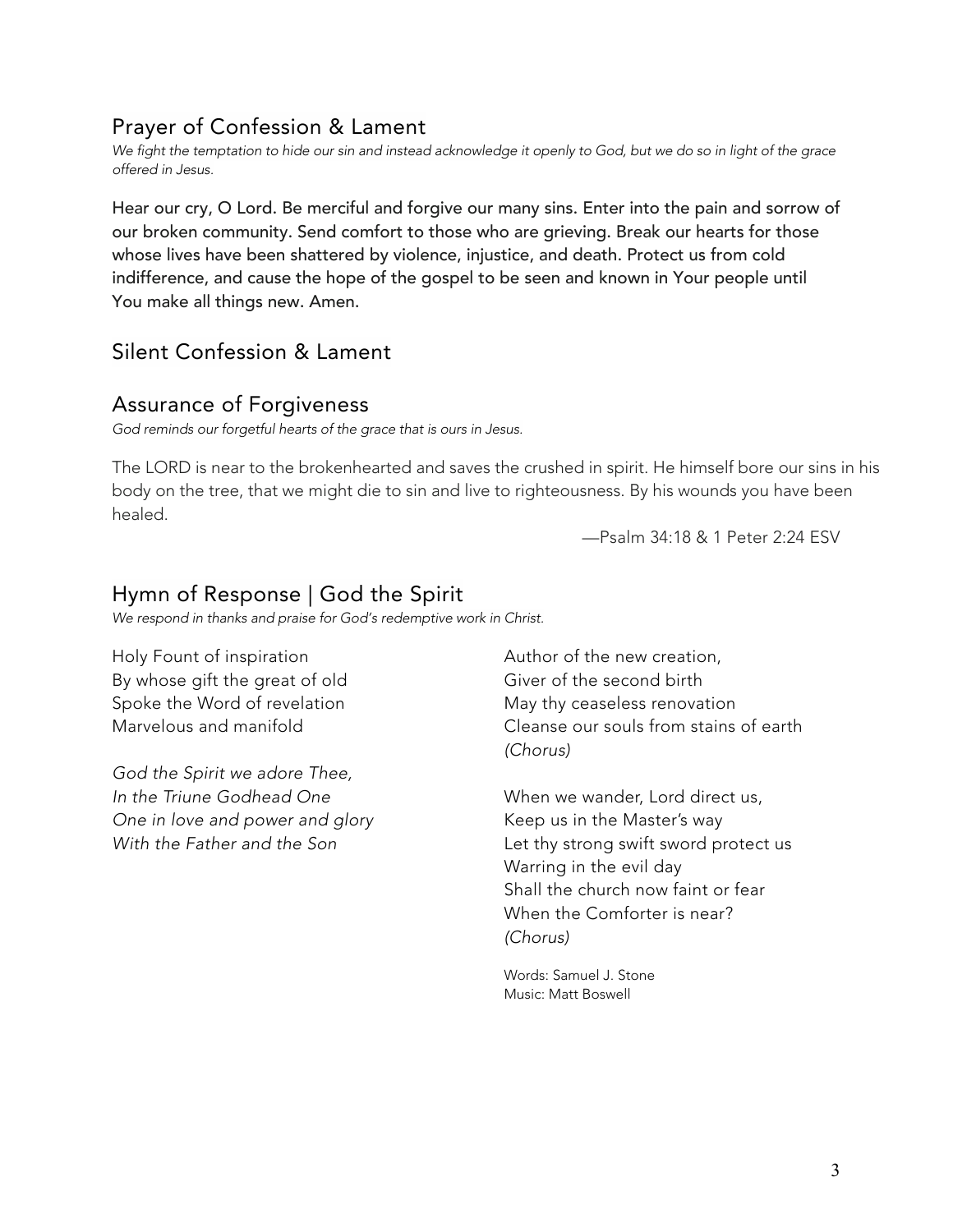### Confession of Faith | The Heidelberg Catechism #53

*We join the church in history by confessing this basic statement of what Christians believe.*

Q. What do you believe concerning the Holy Spirit?

A. First, that the Spirit, with the Father and the Son, is eternal God. Second, that the Spirit is given also to me, so that, through true faith, he makes me share in Christ and all his benefits, comforts me, and will remain with me forever.

### The Offering

*In gratitude, we offer our gifts to God. You may give online at www.trinitypresfw.org/give or through the Church Center App.*

#### All Creatures of our God and King

All creatures of our God and King, Lift up your voice and with us sing, Alleluia! Alleluia! Thou burning sun with golden beam, Thou silver moon with softer gleam, Refrain: O praise Him! O praise Him! Alleluia! Alleluia! Alleluia!

Thou rushing wind that art so strong Ye clouds that sail in Heaven along, O praise Him! Alleluia! Thou rushing morn in praise rejoice, Ye lights of evening find a voice, (Refrain)

Let all things their Creator bless, And worship Him in humbleness. O praise Him! Alleluia! Praise, praise the Father, praise the Son And praise the Spirit, Three in One (Refrain)

Words: St. Francis of Assisi; Music: Traditional German Tune

#### The Prayers of the People

*We lift up our requests to God knowing that He hears us when we pray.*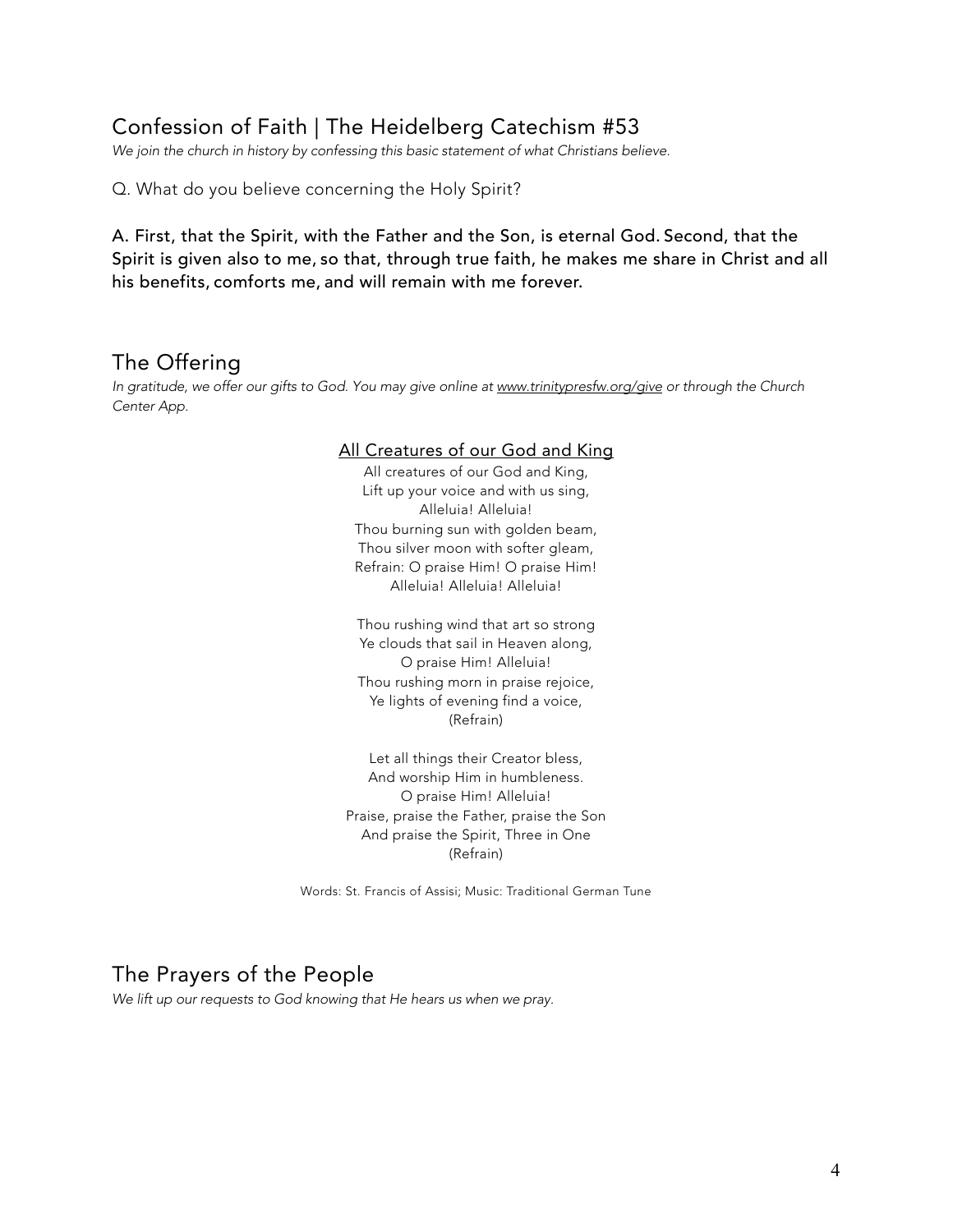### The Reading of the Word Psalm 13

*God speaks to us through His Word.*

13:1 How long, O LORD? Will you forget me forever? How long will you hide your face from me? 2 How long must I take counsel in my soul and have sorrow in my heart all the day? How long shall my enemy be exalted over me? 3 Consider and answer me, O LORD my God; light up my eyes, lest I sleep the sleep of death, 4 lest my enemy say, "I have prevailed over him," lest my foes rejoice because I am shaken. 5 But I have trusted in your steadfast love; my heart shall rejoice in your salvation. 6 I will sing to the LORD, because he has dealt bountifully with me.

Reader: The Word of the Lord. People: Thanks be to God.

The Homily Pastor Brian Davis

> *Praying the Psalms* "Praying Our Lament"

### Sermon Notes